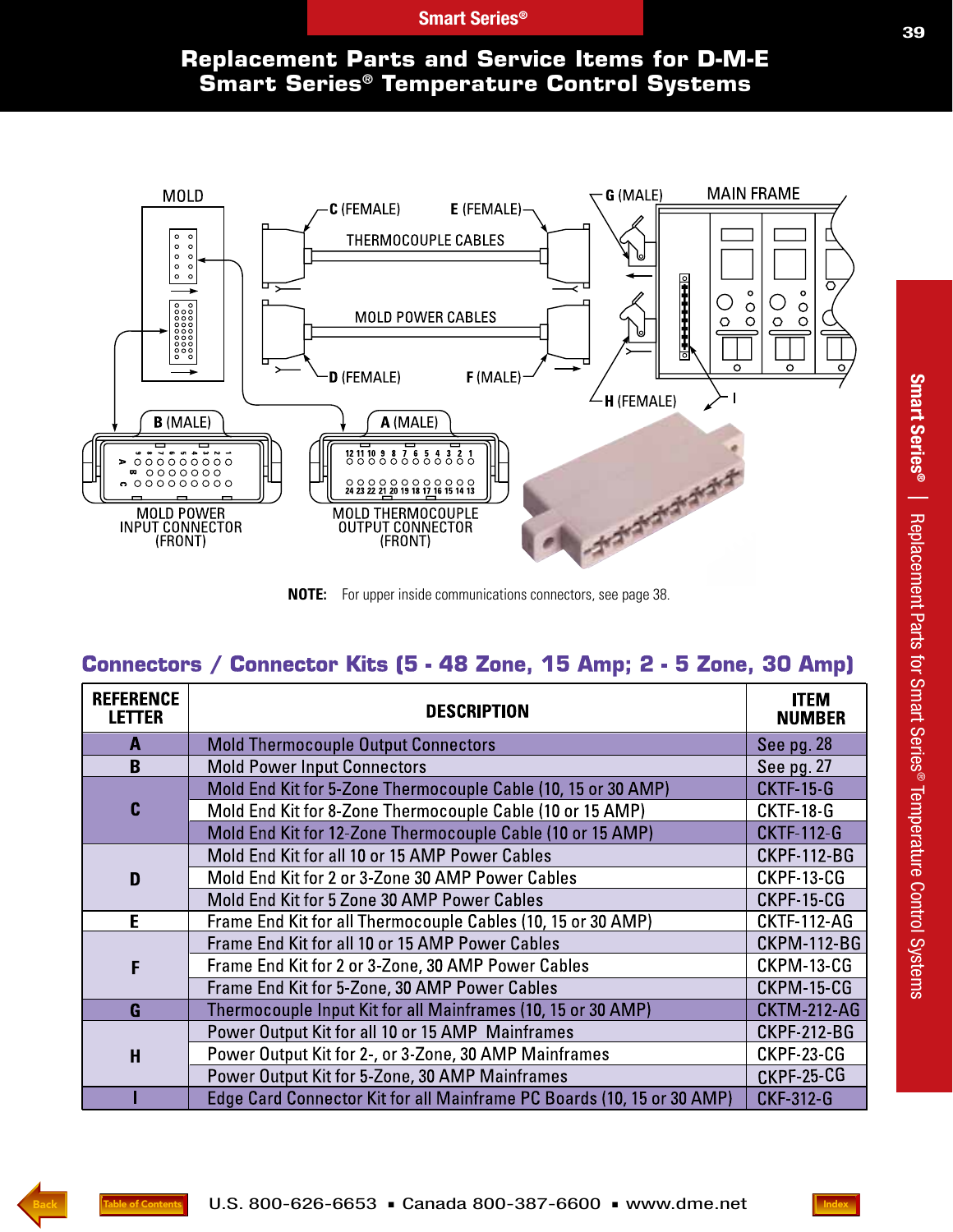#### **Replacement Parts and Service Items for D-M-E Smart Series® Temperature Control Systems**

#### **Mainframe, Cable Components, and Service Tools\***

| CBD10M              | 10 AMP 2 POLE, CIRCUIT BREAKER USED IN MFP1G AND MFP1G1                           |                    |
|---------------------|-----------------------------------------------------------------------------------|--------------------|
| CBD <sub>20</sub> M | 20 AMP 2 POLE, CIRCUIT BREAKER USED IN MFR2G                                      |                    |
| CBD30M              | 30 AMP 2 POLE, CIRCUIT BREAKER USED IN MFFPR2G AND MFHP1G                         |                    |
| CBD50               | 50 AMP 3 POLE, CIRCUIT BREAKER USED IN 5 THROUGH 12 ZONE MAINFRAMES               |                    |
| CBD70               | 70 AMP 3 POLE, CIRCUIT BREAKER USED IN 16 THROUGH 48 ZONE & HIGH POWER MAINFRAMES |                    |
| PIN-0114            | 14 GAUGE MALE PIN FOR "B"& "F" POWER CONNECTORS (PACKAGE OF 30)                   | SEE PAGE 39        |
| PIN-0214            | 14 GAUGE FEMALE SOCKET FOR "D"& "H" POWER CONNECTORS (PACKAGE OF 30)              | <b>SEE PAGE 39</b> |
| PIN-0120            | 20 GAUGE MALE PIN FOR "G" THERMOCOUPLE CONNECTOR (PACKAGE OF 30)                  | SEE PAGE 39        |
| <b>PIN-0220</b>     | 20 GAUGE FEMALE PIN FOR "E" THERMOCOUPLE CONNECTOR (PACKAGE OF 30)                | SEE PAGE 39        |
| <b>WHT-1919</b>     | CRIMP TOOL FOR ALL PIN-XXXX LISTED ABOVE                                          |                    |
| <b>RPM-0048</b>     | EXTRACTION TOOL FOR ALL PIN-TYPE CONNECTOR PINS                                   |                    |
| RPM-0038            | NEON INDICATORS USED ON 240 VAC MAINFRAME CIRCUIT BREAKER PANELS                  |                    |
| <b>RPM-0044</b>     | <b>CARD GUIDES FOR ALL MAINFRAMES</b>                                             |                    |
| RPM-0046            | PINS FOR WHITE EDGE CARD CONNECTORS "I" (PACKAGE OF 20)                           |                    |
| RPM-0059            | PANEL MOUNT BASE & LATCH FOR 5 ZONE THERMOCOUPLE MOLD CONNECTION "A"              | SEE PAGE 39        |
| RPM-0060            | PANEL MOUNT BASE & LATCH FOR 8 ZONE THERMOCOUPLE MOLD CONNECTION "A"              | SEE PAGE 39        |
| <b>RPM-0061</b>     | PANEL MOUNT BASE & LATCH FOR 12 ZONE THERMOCOUPLE MOLD CONNECTION "A"             | <b>SEE PAGE 39</b> |
| RPM-0062            | MALE INSERT FOR 5 ZONE THERMOCOUPLE MOLD CONNECTION "A"                           | SEE PAGE 39        |
| RPM-0063            | MALE INSERT FOR 8 ZONE THERMOCOUPLE MOLD CONNECTION "A"                           | SEE PAGE 39        |
| RPM-0064            | MALE INSERT FOR 12 ZONE THERMOCOUPLE MOLD CONNECTION "A"                          | SEE PAGE 39        |
| <b>RPM-0065</b>     | FEMALE INSERT FOR 5 ZONE THERMOCOUPLE CABLE CONNECTOR "C"                         | <b>SEE PAGE 39</b> |
| RPM-0066            | FEMALE INSERT FOR 8 ZONE THERMOCOUPLE CABLE CONNECTOR "C"                         | SEE PAGE 39        |
| <b>RPM-0067</b>     | FEMALE INSERT FOR 12 ZONE THERMOCOUPLE CABLE CONNECTOR "C"                        | <b>SEE PAGE 39</b> |
| RPM-0068            | HOOD FOR 5 ZONE THERMOCOUPLE CABLE CONNECTOR "C"                                  | SEE PAGE 39        |
| RPM-0069            | HOOD FOR 8 ZONE THERMOCOUPLE CABLE CONNECTOR "C"                                  | SEE PAGE 39        |
| RPM-0070            | HOOD FOR 12 ZONE THERMOCOUPLE CABLE CONNECTOR "C"                                 | SEE PAGE 39        |
| RPM-0071            | HOOD FOR 5, 8 & 12 POWER & THERMOCOUPLE CABLE CONNECTIONS "D", "E" & "F"          | SEE PAGE 39        |
| RPM-0072            | MALE INSERT FOR "B", "F" & "G" (15 AMP CONNECTOR RATING IS EXCLUSIVE TO D-M-E)    | SEE PAGE 39        |
| RPM-0073            | FEMALE INSERT FOR "D", "E" & "H" (15 AMP CONNECTOR RATING IS EXCLUSIVE TO D-M-E)  | <b>SEE PAGE 39</b> |

**\*(Reference page 28-39 for Letter Designations)**

### **All Smart Series Modules**

| ABC-1           | 1 AMP 250 VAC FUSE                                                                                   |
|-----------------|------------------------------------------------------------------------------------------------------|
| ABC-3           | 3 AMP 250 VAC FUSE - NOTE: THESE LOWER POWER FUSES ARE RECOMMENDED FOR NOZZLES                       |
| ABC-5           | 5 AMP 250 VAC FUSE - NOTE: THESE LOWER POWER FUSES ARE RECOMMENDED FOR NOZZLES                       |
| ABC-10          | 10 AMP 250 VAC FUSE - NOTE: REQUIRED FOR 15 AMP MODULES USED IN 10 AMP FRAMES                        |
| ABC-15          | <b>15 AMP 250 VAC FUSE</b>                                                                           |
| NYL-0001        | "NYLATCH" MODULE RETENTION PLUNGER AND GROMMET (10/PKG) - NOTE: AT THE BOTTOM OF EACH MODULE         |
| <b>RPM-0008</b> | POWER ROCKER SWITCH FOR ALL MODULES EXCEPT DSS AND CSS-1524                                          |
| RPM-0009        | TRANSFORMER TYPE DST-4-16 FOR ALL MODULES EXCEPT DSS & TAS                                           |
| <b>RPM-0027</b> | ALUMINUM HANDLE FOR 15 AMP MODULES                                                                   |
| RPM-0039        | 30 AMP 2 POLE, CIRCUIT BREAKER FOR MODULES                                                           |
| <b>RPM-0023</b> | TRIAC - TYPE Q6040P 40 AMP 600 VOLT FOR USE ON ALL MODULES                                           |
| RPM-0054        | TRIAC - TYPE BTA40-800B 40 AMP 800 VOLT FOR USE ON ALL MODULES EXCEPT CSS                            |
| <b>RPM-0050</b> | 2200 OHM FLAME PROOF FUSIBLE LINK RESISTOR USED IN THERMOCOUPLE CIRCUIT (10/PKG) USED ON ALL MODULES |
| RPM-0088        | A/D CONVERTER FOR SSM-15G, SSM15G1, SSM-30G, SSH-1001, SSH-1002 AND ALL CSS MODULES                  |
|                 |                                                                                                      |